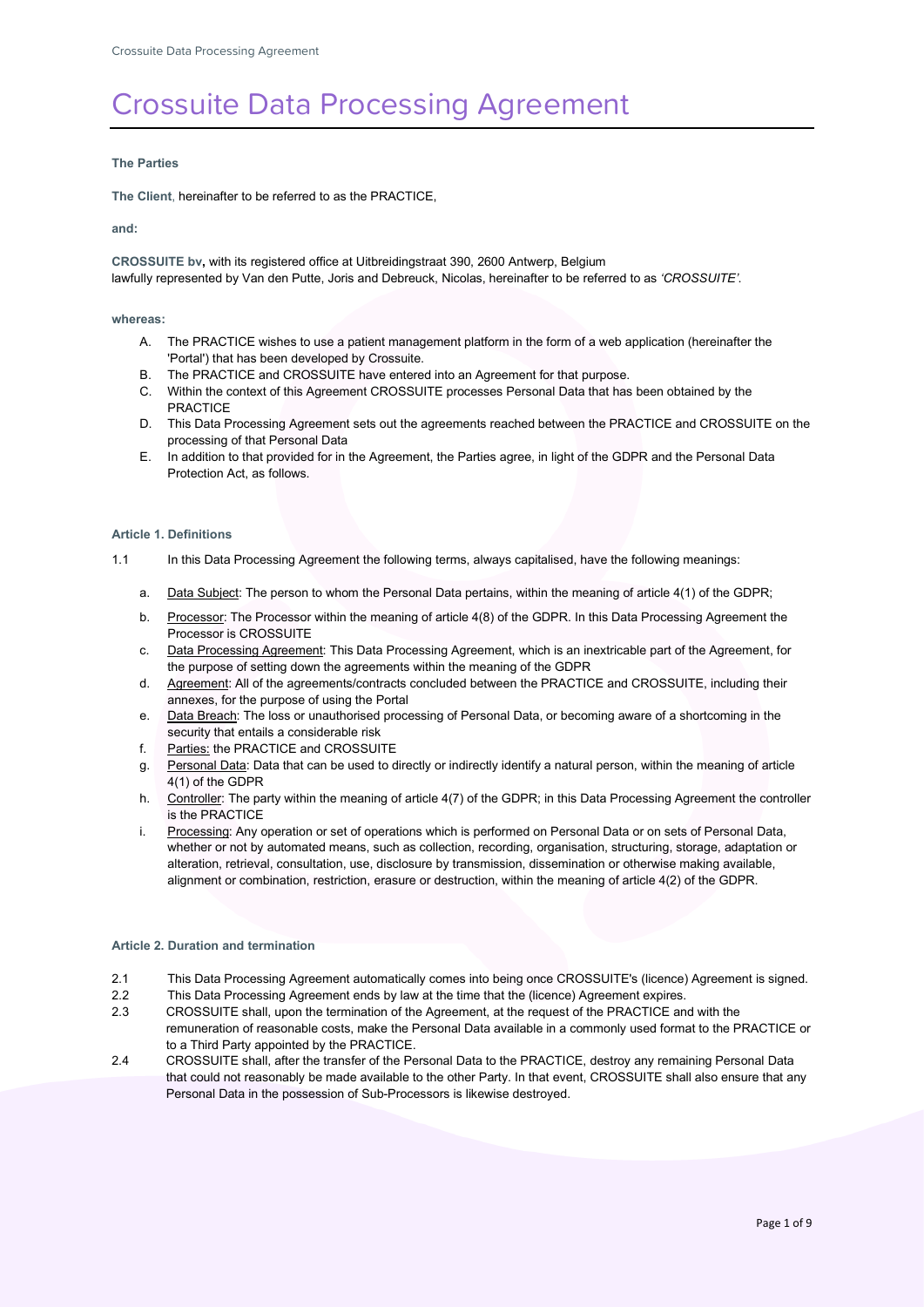#### **Article 3. Scope of the Data Processing Agreement and the Processing performed by CROSSUITE**

- 3.1 CROSSUITE shall only process the Personal Data made available for the purpose of performing the Agreement.
- 3.2 The PRACTICE determines the purposes of the Processing of the Personal Data. CROSSUITE processes Personal Data on the instructions of the PRACTICE solely in order to facilitate the Portal.
- 3.3 The PRACTICE shall inform CROSSUITE of the purposes of the processing, insofar as such is not already contained in this Data Processing Agreement. Annexe 1 contains the processing purposes set out by the PRACTICE and it constitutes an inextricable part of this Data Processing Agreement. CROSSUITE shall not Process the Personal Data for a purpose other than those determined by the PRACTICE.
- 3.4 CROSSUITE shall only Process the Personal Data in the European Union.

#### **Article 4. Security**

- 4.1 CROSSUITE shall ensure that the Personal Data it Processes is adequately secured against misuse and unauthorised use.
- 4.2 CROSSUITE shall take suitable technical and organisational measures to secure the PRACTICE's Personal Data against loss or any form of unlawful processing.

CROSSUITE shall implement the required technical and organisational measures with respect to security in accordance with the NEN 7510 standard, for which CROSSUITE is certified (TPM 2017).

The data centres that CROSSUITE uses comply with the ISO27001 standard.

These measures are deemed to be at an adequate security level within the meaning of article 32 of the GDPR. The PRACTICE is entitled to, in consultation with CROSSUITE and while the Agreement is ongoing, have an independent expert assess compliance therewith, such as by means of performing an audit. The PRACTICE shall be responsible for all costs with respect to such an assessment.

- 4.3 CROSSUITE declares that the following measures have in any event been taken:
	- Logical access control, 2-step authentication
		- Physical measures for securing access
		- SSL connections
		- Registration of security incidents
		- Purpose-bound access restrictions
		- Checking awarded permissions

CROSSUITE can unilaterally amend these measures at any time, but only if such does not reduce the level of security.

4.4 The PRACTICE is responsible for compliance with the measures taken by the Parties (see CROSSUITE Agreement)

- 4.5 CROSSUITE is not responsible for the security being effective under all circumstances, although the security shall always comply with a level that is not unreasonable, taking into account the state of the art, the sensitivity of the Personal Data and costs associated with engaging that security.
- 4.6 At the request of CROSSUITE the PRACTICE shall, within 2 workdays, inform CROSSUITE in writing of the manner in which the PRACTICE is performing its obligations under the laws and legislation with respect to the protection of Personal Data, which in any event shall include the Personal Data Protection Act and the GDPR.
- 4.7 CROSSUITE shall support the PRACTICE in respect of the Processing in terms of the latter complying with its obligations under the GDPR. CROSSUITE shall assist the PRACTICE in respect of the Processing within the context of performing a data protection impact assessment in accordance with articles 35 and 36 of the GDPR.

#### **Article 5. Audits**

- 5.1 The PRACTICE has the right to periodically perform audits or have such performed in order to assess the agreements under this Data Processing Agreement.
- 5.2 CROSSUITE shall keep the supporting data required for the audits, such as system logs.
- 5.3 The persons that perform the audits shall adhere to the security procedures in effect at CROSSUITE.
- 5.4 CROSSUITE shall cooperate in the audit and provide all information reasonably relevant to the audit as soon as possible.
- 5.5 The audit costs are payable by the PRACTICE.
- 5.6 The PRACTICE shall not perform an audit earlier than 14 (fourteen) days after a written notification thereof. If the date and time of the audit are not convenient for CROSSUITE, it shall inform the PRACTICE thereof and propose an alternative date.

## **Article 6. Indemnifications**

6.1 CROSSUITE indemnifies the PRACTICE from all legal actions by third parties, irrespective of their cause, with respect to the Personal Data or the performance of the Data Processing Agreement and/or Agreement, unless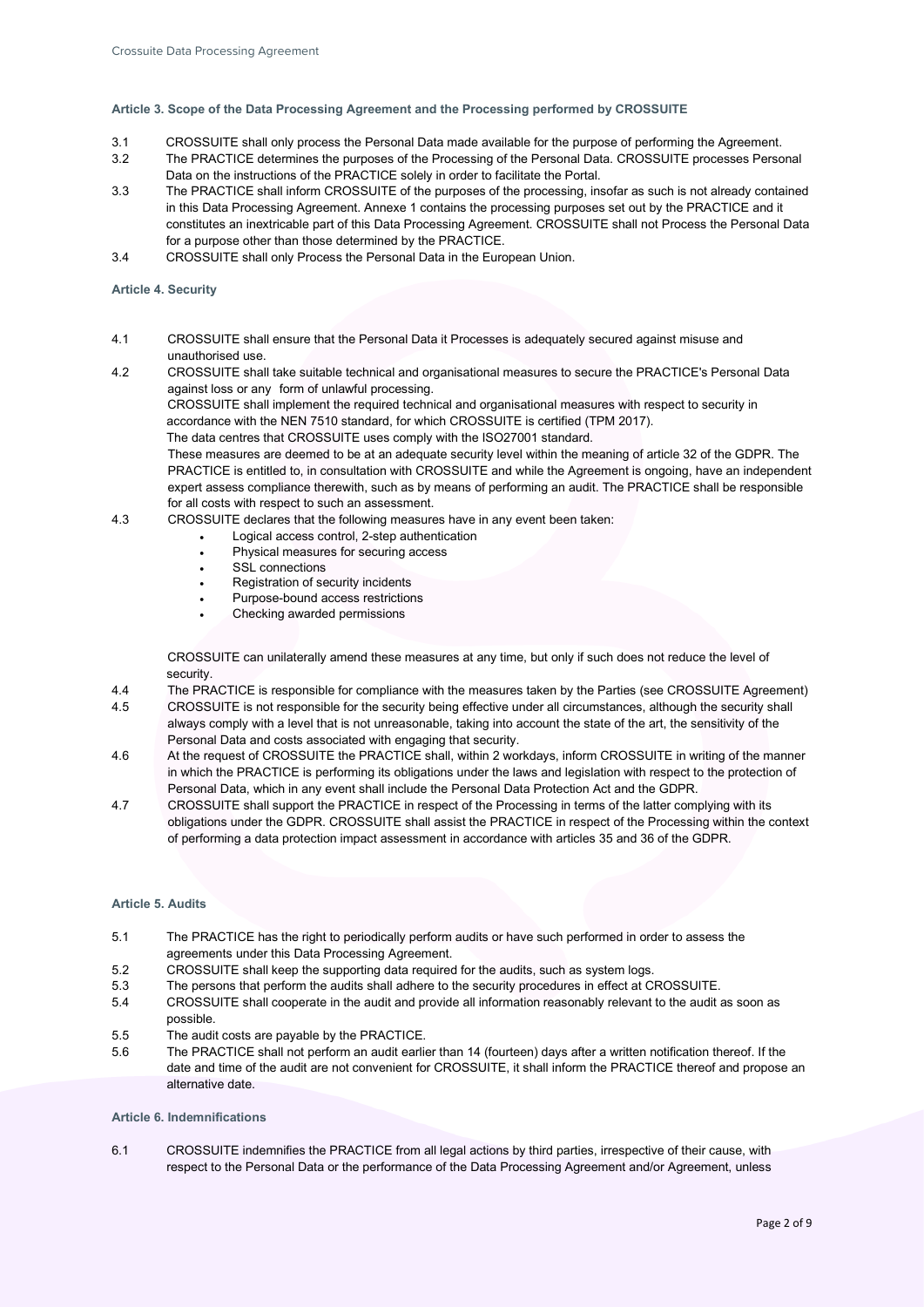CROSSUITE demonstrates that it acted in accordance with the PRACTICE's instructions and/or all technical and organisational measures for securing the Personal Data were taken, as set out in this Data Processing Agreement.

- 6.2 The PRACTICE indemnifies CROSSUITE from all legal actions by third parties, irrespective of their cause, with respect to the Personal Data or the performance of the Data Processing Agreement and/or Agreement, where it is determined that CROSSUITE acted solely in accordance with the PRACTICE's instructions.
- 6.3 If legal actions by third parties with respect to the Personal Data or the performance of the Data Processing Agreement and/or Agreement are due to a wilful act or gross negligence on the part of a party, then that party shall in any event indemnify the other party.

#### **Article 7. Confidentiality**

- 7.1 An obligation of confidentiality vis-à-vis third parties is in place for all Personal Data that CROSSUITE receives from the PRACTICE and/or collects or ought to collect for the purpose of Processing it under the Agreement.
- 7.2 CROSSUITE is aware the information that the client shares with CROSSUITE and stores in the Portal is confidential and company-sensitive. All CROSSUITE staff shall, for the duration of their employment and thereafter, as is stated in their employment contracts in a confidentiality clause, deal with the PRACTICE's information in a responsible manner.
- 7.3 CROSSUITE shall not use this information for a purpose other than that for which it received it, even where such information is converted into a form where neither the PRACTICE nor natural persons, such as the Data Subject, can be identified.
- 7.4 This obligation of confidentiality is not applicable insofar as the PRACTICE or the Data Subject have provided explicit consent for information to be provided to third parties.
- 7.5 If CROSSUITE uses the services of third parties, it shall unconditionally ensure that these third parties accept the same obligation of confidentiality as agreed to by the Parties and that they comply strictly with this obligation of confidentiality.
- 7.6 Staff with access to the PRACTICE's Personal Data:
	- 1. CROSSUITE system administrators have full access to the PRACTICE's data for the purpose of:
		- installing a new version, build or update;
		- implementing patches and hotfixes;
		- creating a backup;
		- moving an environment.
	- 2. Consultants, support staff and other CROSSUITE staff only have access to the data they have been permitted to access by the PRACTICE and only for that period for which they have received such permission from the PRACTICE.

#### **Article 8. Reporting obligation**

In the event of a Data Breach being discovered, CROSSUITE shall inform the PRACTICE as soon as possible and in any event within 24 hours of the discovery using 0032 2 888 91 79 or the following email address[: info@crossuite.com.](mailto:info@crossuite.com) CROSSUITE shall under no circumstances inform the Data Subjects of the Data Breach, notwithstanding the obligation to remedy or limit the consequences of such breaches and incidents as soon as possible.

CROSSUITE shall furthermore, at the request of the Controller, make available all information that the PRACTICE deems necessary for the purpose of assessing the incident.

CROSSUITE undertakes, after the discovery of a Data Breach, to keep the PRACTICE informed of the measures taken in order to limit the extent of the Data Breach or prevent such from occurring in the future.

CROSSUITE has a solid action plan on how to deal with and settle Data Breaches and shall provide the PRACTICE with access thereto, at the latter's request. The Processor shall inform the Controller of any material changes to that action plan.

CROSSUITE shall leave it to the PRACTICE to make reports to the supervisory authority or authorities.

CROSSUITE shall cooperate in full with, where necessary and in the shortest possible space of time, providing supplementary information to the supervisory authority or authorities and/or Data Subject or Subjects. In that respect, CROSSUITE shall in any event provide that information set out in annexe 3 to the Controller.

The Processor keeps a detailed logbook updated of all (suspected and actual) Data Breaches, as well as the measures taken as a result of such Data Breaches in which at least that information referred to in annexe 3 is recorded, and shall provide access thereto to the PRACTICE at the latter's request.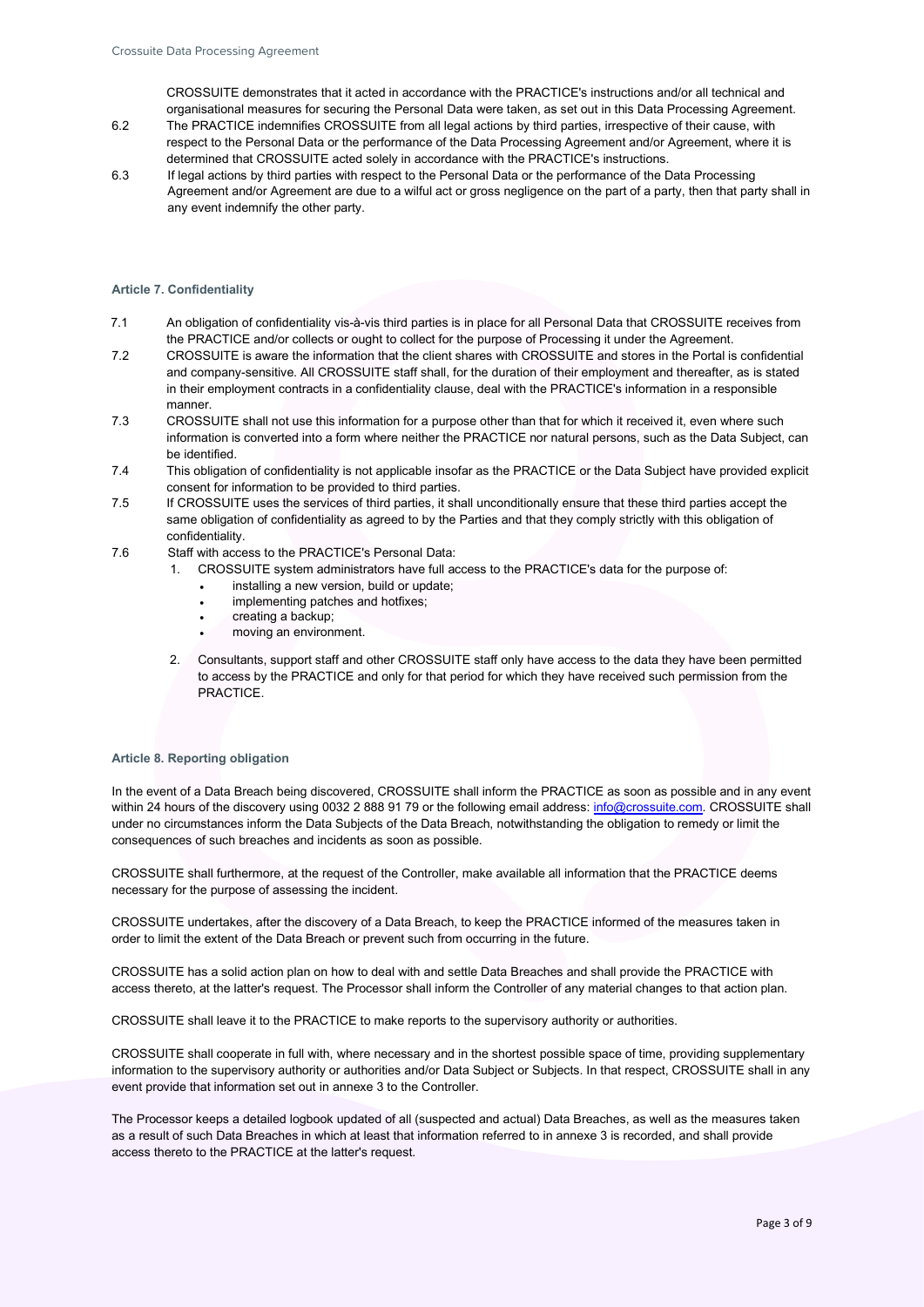#### **Article 9. Rights of the Data Subject**

If the PRACTICE receives an application from a Data Subject whose Personal Data is processed to exercise their rights pursuant to the GDPR, such as the right to object to the Processing of their Personal Data or the right to its deletion, the PRACTICE shall forthwith inform CROSSUITE thereof.

CROSSUITE undertakes to forthwith, and no later than within 7 days of receipt of such an application, perform the instruction received from the PRACTICE and either provide the requested information or implement the requested change to the Personal Data, or delete and destroy that Personal Data.

#### **Article 10. Engaging third parties**

- 10.1 The PRACTICE grants general permission to CROSSUITE to appoint sub-processors for the purpose of performing the processing activities that are the subject of this Data Processing Agreement.
- 10.2 If CROSSUITE wishes to engage a sub-processor within the meaning of this article, CROSSUITE undertakes to conclude a written agreement with that sub-processor that at least comprises the guarantees and obligations arising from this Agreement.
- 10.3 CROSSUITE shall keep an updated register of the third parties and sub-processors it has engaged, in which the identity, location and a description of the activities performed by the third parties or sub-processors are recorded, as well as any further conditions imposed by the PRACTICE. This register shall be appended to this Data Processing Agreement as annexe 4 and shall be kept updated by CROSSUITE. Where CROSSUITE intends to change subprocessors, it shall inform the PRACTICE thereof in advance, and the PRACTICE can object thereto in writing, providing motivations for such, within five workdays. Where a written objection is not received within the aforementioned period, the PRACTICE is deemed to have consented to the change.

## **Article 11. Liability**

- 11.1 CROSSUITE is solely liable for the Processing of Personal Data through the service it offers under the Agreement, subject to the conditions set down in the Data Processing Agreement. CROSSUITE is explicitly not liable for all other Processing of Personal Data, which in any event includes but is not limited to the collection of the Personal Data by the PRACTICE and/or third parties.
- 11.2 Responsibility for the purposes and the lawfulness of the processing of the Personal Data that is Processed using a service provided by CROSSUITE lies wholly with the PRACTICE.
- 11.3 If the PRACTICE demands compensation from CROSSUITE on the grounds of noncompliance with this Data Processing Agreement or the applicable legislation, then the total liability on the part of CROSSUITE shall be limited to the total of the invoiced services for the previous calendar year, unless the sum for which the company and/or professional liability of CROSSUITE is insured is lower (up to 1250,000 euros). For the application of this article, a series of associated incidents are deemed to be a single event.
- 11.4 CROSSUITE is not liable for any form of indirect damage, such as but not limited to busines interruption, reduced goodwill, lost savings, lost profits, damage to reputation or any other form of indirect, incidental or consequential loss, irrespective of the nature of the action.
- 11.5 For the duration of the Data Processing Agreement the parties shall be adequately insured and shall maintain such insurance. The insurance terms and conditions can be viewed upon request.

#### **Article 12. Disputes resolution**

- 12.1 The law of the nation in which CROSSUITE is established is solely applicable to the Data Processing Agreement.
- 12.2 All disputes that arise as a result of this Data Processing Agreement are to be resolved in the same manner as set out in the Agreement.

#### **Article 13. Order of priority**

The Agreement is applicable to the Data Processing Agreement. Where there is a conflict between the (licence) Agreement and the Data Processing Agreement, that provided for in the Data Processing Agreement takes priority.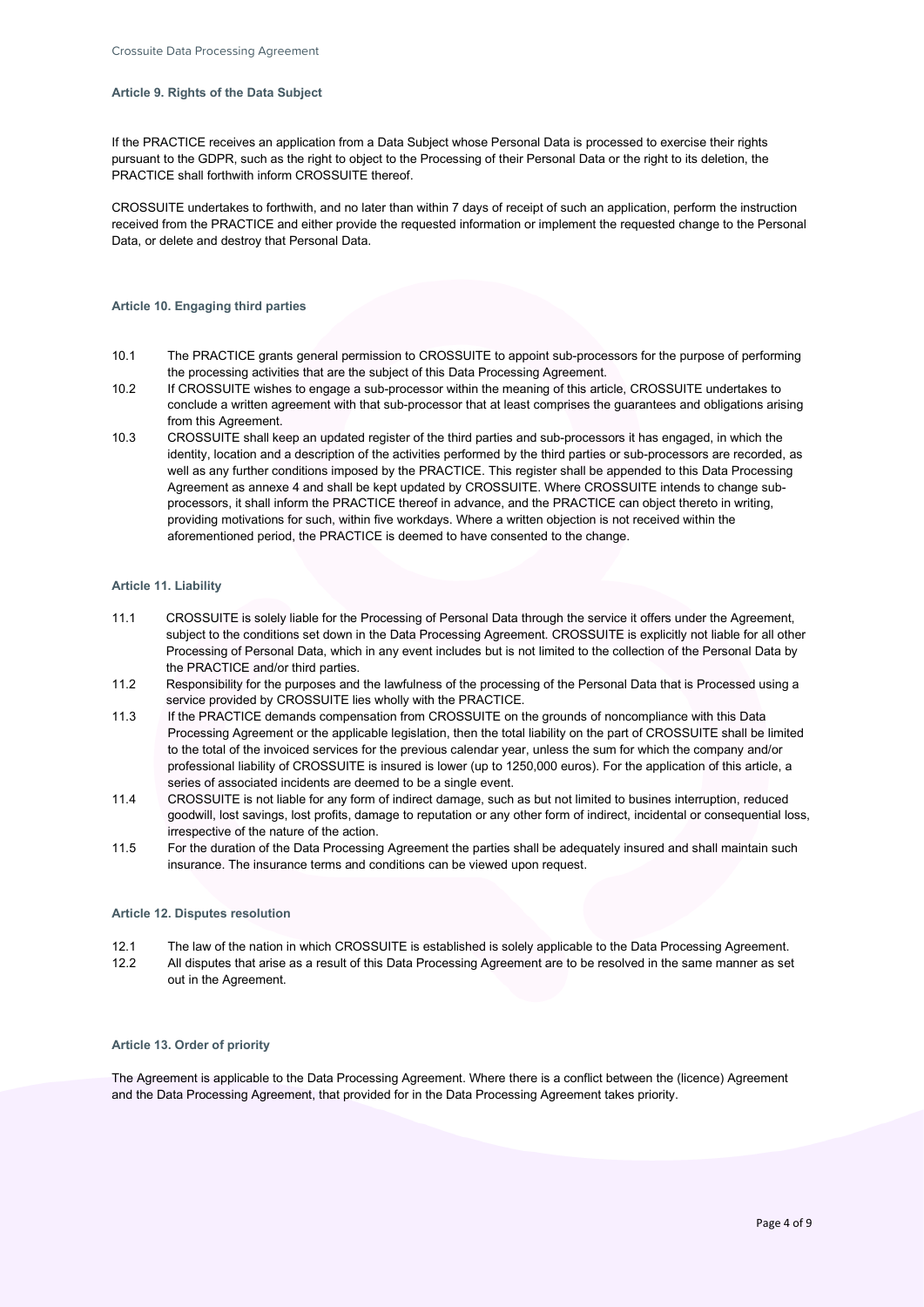# ANNEXE 1

## **A. Categories of Data Subjects**

The persons to which the Personal Data pertains are in any event:

- patients
- **lessees**

## **B. Type of Personal Data**

The Personal Data processed by the PROCESSOR/CROSSUITE is in any event:

- Name and address, telephone numbers, email address(es)
- Healthcare insurer
- Social security identification number
- Description of pathology
- Date of birth
- Name of GP
- Profession
- Hobbies and sports
- Family makeup

## **C. Nature and purpose of the processing**

The nature of the processing: for the purpose of treating persons, their examination and treatment records are documented.

The Personal Data is in any event processed for the following purposes:

Purposes of the processing:

- Processing so that adequate treatment can be provided, and monitoring and evaluating it;
- Processing so that the patient and/or GP can be reached;
- Processing so that an appointment can be made for the patient to be treated;
- Processing so that the treatment(s) can be charted;
- Processing so that the costs of the treatment(s) can be charged to the healthcare insurer;
- Processing so that, with the consent of the patient, a report can be sent to third parties.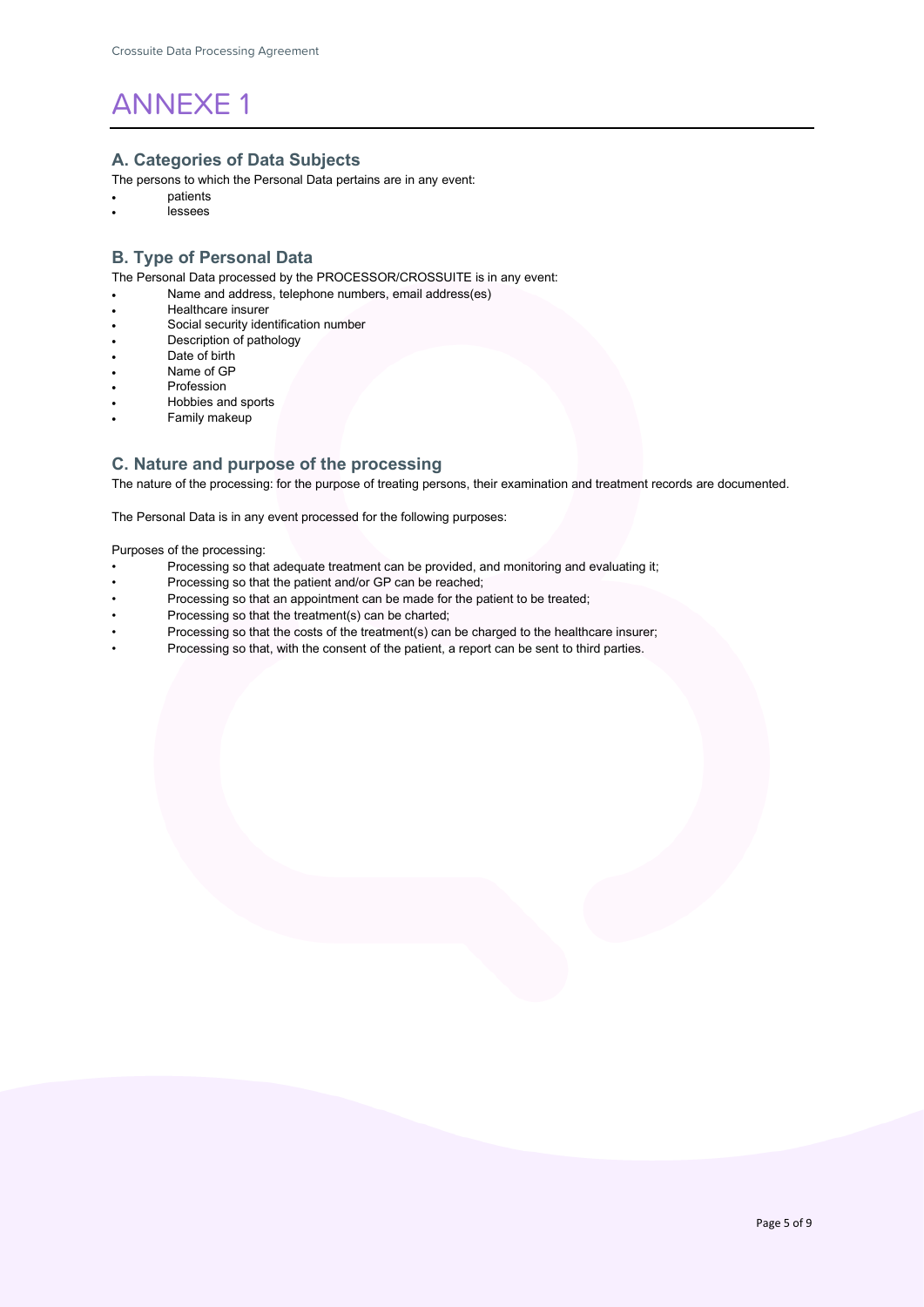## Annexe 2: Overview of the security measures

## **Information security and privacy policy**

Our information security and privacy policy complies with the GDPR and any guidelines issued by the authorities, and it is in line with the ISO 27001 and NEN 7510 standards for information security. This policy is communicated internally and implemented in concrete terms by means of documented procedures.

### **Certification**

An information security management system (ISMS) is in place, which was created and instituted in accordance with the ISO 27001 and NEN 7510 standards for information security. The system has been certified by an independent auditor, Dekra.

## **Staff**

Staff are informed of their responsibilities with respect to privacy and information security and we monitor their fulfilment of those responsibilities. Staff that have access to client/patient data are bound by confidentiality.

## **Contract management for (Sub-)Processors**

A data processing agreement is concluded with every permitted (Sub-)Processor, which contractually obliges the (Sub- )Processor to comply with the same obligations for the Processing as contained in the data processing agreement.

## **Security incidents & response**

A documented security incident response plan is in place that is capable of detecting, remedying and reporting data breaches, in accordance with the obligations contained in the data processing agreement.

## **Encryption of data in transit**

All the online traffic to Crossuite runs via an SSL-encrypted connection (Secure Socket Layer, or the secure transmission of information and protection of personal data), and we only accept traffic through port 443.

When you first visit our website, Crossuite sends a Strict Transport Security Header (HSTS) to your browser, which means your connection will henceforth be secured via HTTPS, the safest internet protocol – even if you click onto our website using an unencrypted link, which specifically starts with 'http://'.

## **Patch management/Network and system security**

We periodically assess whether there are vulnerabilities within the applications, systems and networks we use. Patches and updates for discovered vulnerabilities are installed.

Crossuite uses Amazon Web Services (AWS) for storing data. These servers are subjected to periodic evaluations so that they comply with the latest standards. Because we use AWS as our data centre, our infrastructure is accredited for:

- ISO 27001
- SOC 1 and SOC 2/SSAE 16/ISAE 3402 (now SAS 70 Type II)
- PCI Level 1
- C5 Operational Security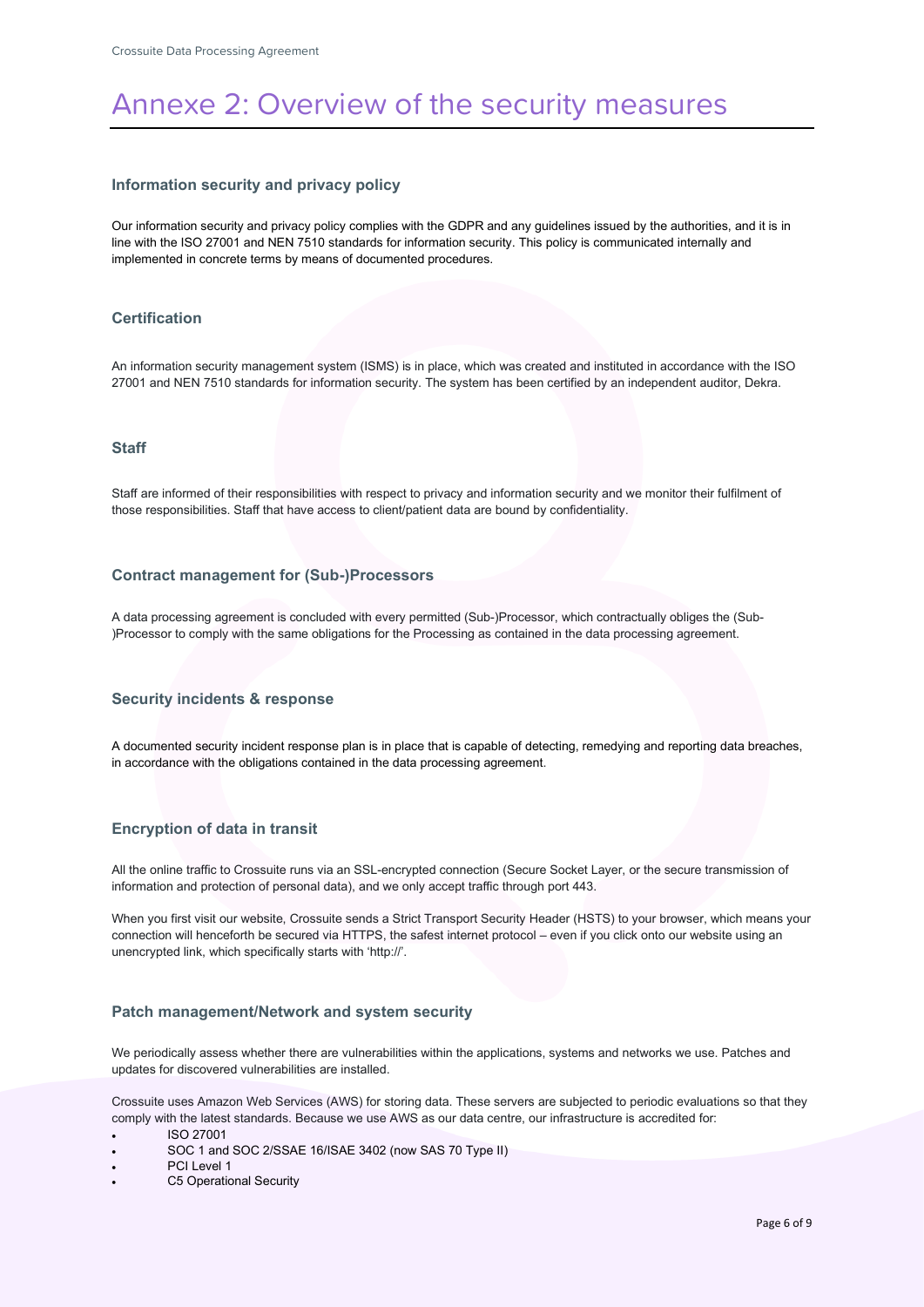- **ENS High**
- IT-Grundschutz

Further information on the security of AWS is available throug[h this link.](https://aws.amazon.com/compliance/programs/)

### **Password policy and storage**

In order to create a Crossuite account you must choose a password containing at least 6 characters. We do not store user passwords in text format and only use non-decipherable password hashes that have been encrypted using Bcrypt [\(including](https://nl.wikipedia.org/wiki/Salt_(cryptografie))  [per-user-random-salt\).](https://nl.wikipedia.org/wiki/Salt_(cryptografie)) This means we protect users fro[m rainbow table](https://nl.wikipedia.org/wiki/Rainbow_table) attacks and attempts to decipher the encryption syntax.

If a user inputs an incorrect password multiple times (more than five times), the account is locked in order to prevent brute-force attacks (a method for cracking passwords using many attempts). The user can then only log-in again by requesting a new password.

In order to further secure your account we also use Two-Factor Authentication (an additional layer of protection that is only available to the user) by means of email, Google Authenticator or SMS.

Our team uses strong and unique passwords for Crossuite accounts and uses Two-Factor Authentication for every device and service. We also encourage all our staff to use password managers such as LastPass for generating strong passwords and storing them in a safe location.

We also encrypt the local hard drives and screen savers are automatically triggered.

#### **Access management**

Our application's admin functions can only be accessed by a select group. User access is revoked or changed in good time in the event of any changes to the status of staff, suppliers, clients, business partners or third parties.

#### **Physical access control**

Suitable measures are in place (such as locks and alarm systems) to secure the rooms where Personal Data is Processed against unauthorised access.

## **Logging**

Logging is used to see which users are logged in and when, in order to check what processing of Personal Data is performed by which user.

#### **Application development – security principles**

In order to comply with all safety standards, we employ strict code reviews for every change or addition to our application.

#### Vulnerability disclosure

Ever since Crossuite was launched we have actively encouraged users to quickly report any issues in our application and help us to guarantee the safety and reliability of our platform. We deal with and respond to all notifications as quickly as possible.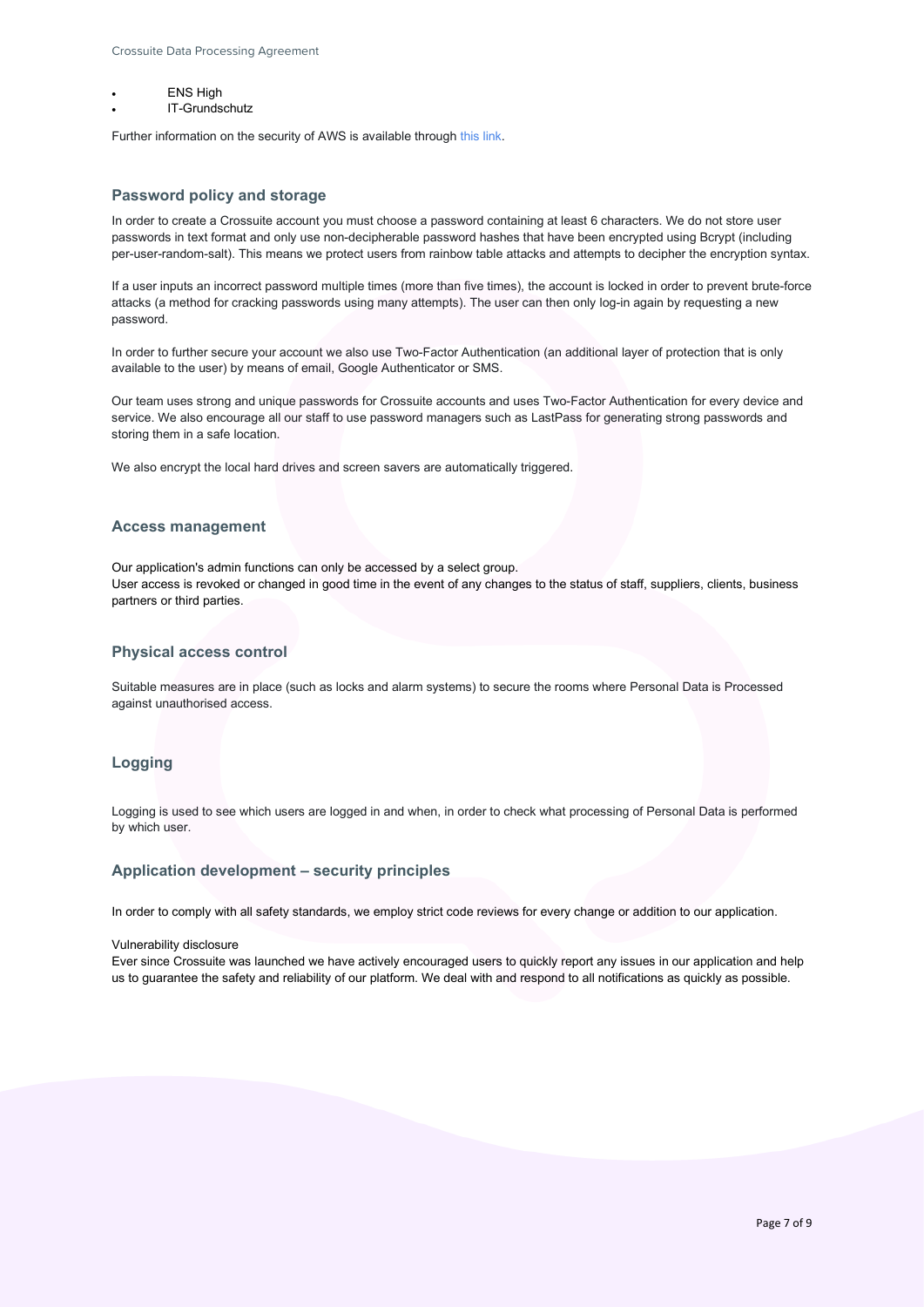# Annexe 3: Overview of the information to be provided in the event of an incident

CROSSUITE shall in any event provide the following information to the PRACTICE in the event of an incident that concerns the Controller's Personal Data:

- the (suspected) cause of the breach;
- the (known and/or anticipated) consequences;
- the (proposed) solution;
- contact details for following up on the notification;
- the number of persons whose Personal Data was affected by the breach (if the exact number is not known, the minimum and maximum number of people whose Personal Data was affected by the breach);
- a description of the group of persons whose Personal Data was affected by the breach;
- the type or types of Personal Data affected by the breach;
- the date upon which the breach occurred (if the exact date is not known, the period within which the breach occurred);
- the date and time when the breach became known to the Processor or to the third party or sub-processors engaged by the Processor;
- whether or not the data was encrypted, hashed or rendered incomprehensible or inaccessible to third parties in another manner;
- what measures have already been taken to remedy the breach or limit the consequences thereof.